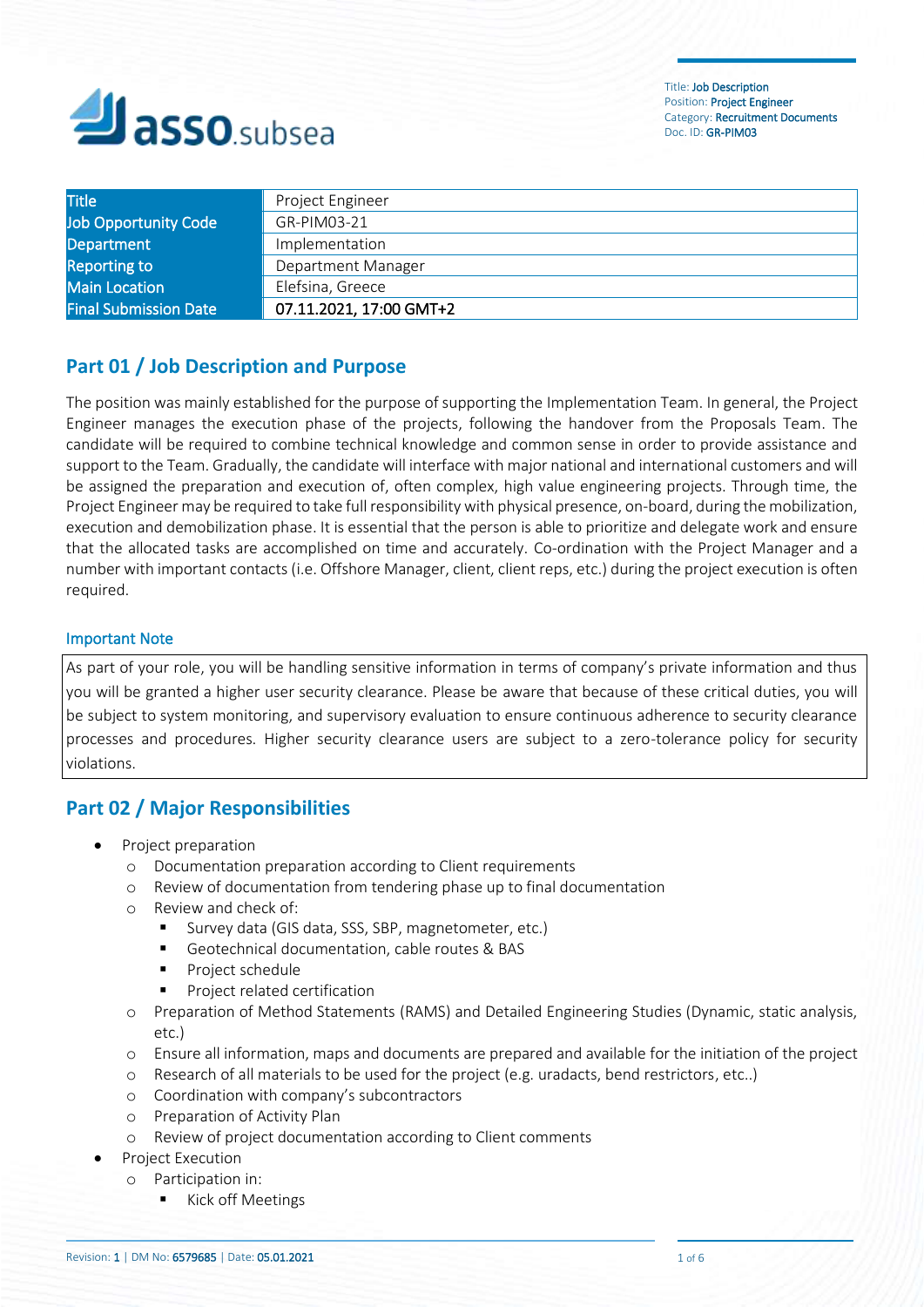

- HAZID/HAZOP meetings
- o Communication with clients
- o Preparation and/or monitoring of Daily Progress Reports (DPR)
- o Preparation of reports regarding as per client/internal requests
- Project monitoring on board the vessel (as per internal planning and request):
	- o Offshore Project monitoring (from mobilization to installation and demobilization)
	- o Constant communication with Offshore Manager & Project Manager
	- o Preparation of project site memos/reports, documentation, tracked time-schedules (MoC, JSA, Technical Incident reports, Defect reports, DPRs etc.)
- As-built
	- o Receive project data (survey, videos, SCADA etc.) on a daily basis
	- o Receive and review of logbook notes and comments
	- o Data correction as needed
	- o Preparation of final as-built documentation and drawings
	- o Preparation of project's lessons learnt
- Admin
	- o Ensure that all project documentation is properly filled in company's internal documentation management system
	- o Ensure that company's internal project structure is followed
- QHSE
	- o Adhering to all compliance and auditing requirements for the conduct of ethical and transparent operations including the compliance to all ASSO Group policies, guidelines and procedures;
	- o Complying with Health, Safety and Environmental policies and procedures and compliance with all audits and inspections;
- Overseas travelling in line with business requirements;

# **Part 03 / Position Requirements**

## 03.1. Education & Training

*(The extent or level of knowledge or training obtained by formal education or outside study that is necessary to achieve normal job performance and proficiency. Such knowledge is to be considered the minimum education required for performing the position responsibilities.)*

- A higher university degree in Engineering, if possible supplemented by basic project management skills;
- Clear and effective oral and written communication skills in English language;
- Additional working knowledge of other foreign languages, (e.g. Italian, German, French etc.) are not prerequisite but are to be considered as extra skills;
- Proficient knowledge of Microsoft Office, Microsoft Project, Microsoft PowerPoint required;
- Proficient knowledge of CAD (2D, 3D suite or Inventor) software required;
- Additional working knowledge of subsea design suites (e.g. MacaiPlan suite, EIVA, QGIS, Global Mapper, Qinsy) etc. are not prerequisite but are to be considered as extra skills;
- Additional working knowledge of further engineering (FEM) software, such as Orcaflex, are not prerequisite but are to be considered as extra skills;
- In the event the candidate is a male, he must have completed military services;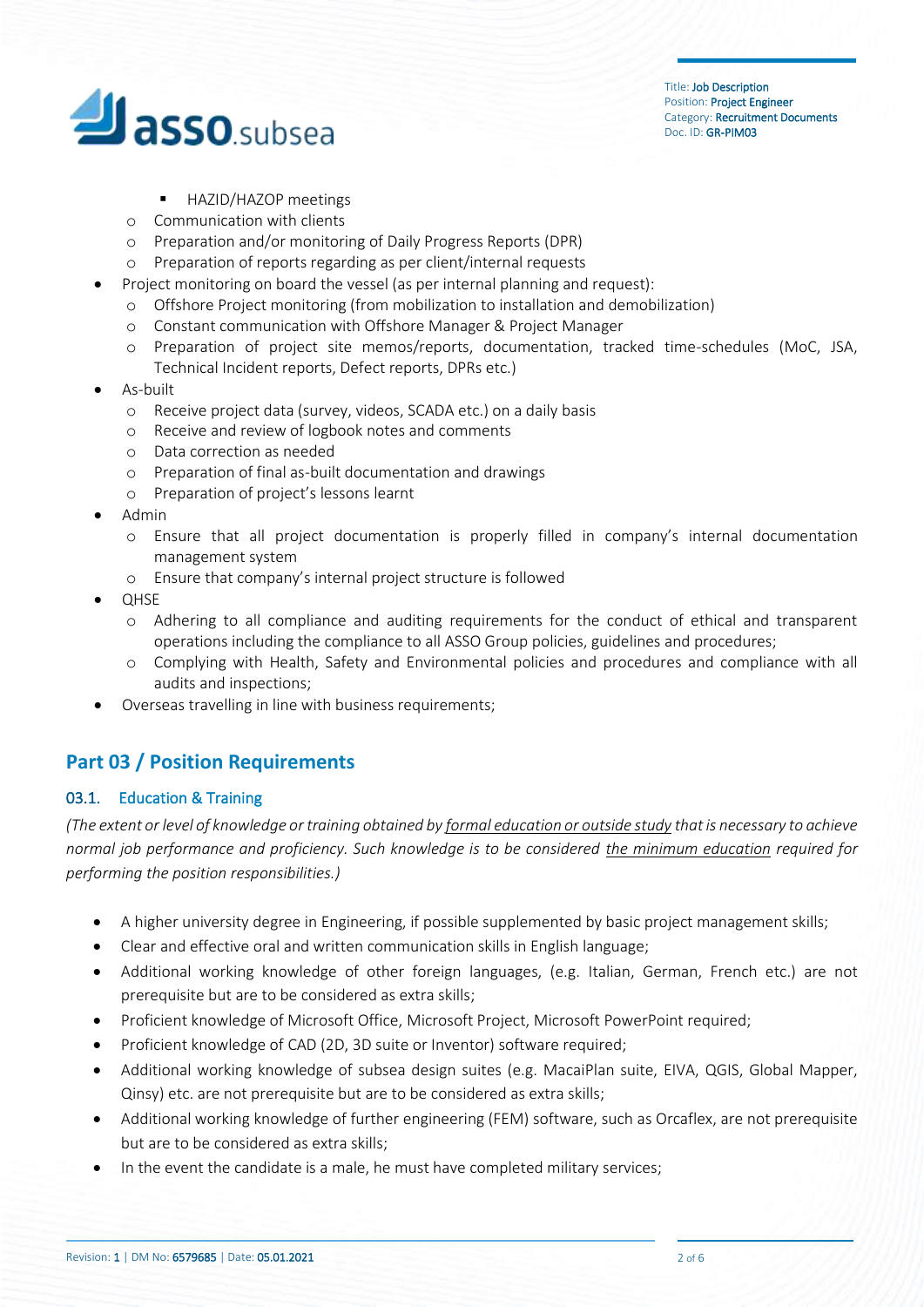# **Jasso**.subsea

## 03.2. Experience

*(The minimum experience required to perform the job. This experience can be gained in previous employment in a similar job and/or on the job with the current employer. Experience in this factor is measured in time periods e.g. 3-6 months, 3-5 years, 10-15 years etc.)*

- 2-5 years related engineering experience;
- Other working experience in similar positions is under consideration as well;

## 03.3. Skills & Personal Qualities

*(The minimum set of skills and personal qualities required to perform the job. Skills required are presenting the expertise or talent to do a job or task. Personal qualities describe the life skills need to be used to communicate and interact with other people, both individually and in groups. Both indicate the candidate's qualifications as they relate to the job and how they fit in the company culture.)*

- Respecting of the importance of confidentiality, as the candidate will be dealing with Client's confidential information;
- Strong client focus and ability to represent the company properly;
- Ability to act as a team player, willing to give additional input as and when required to meet client-based deadlines, often at short notice;
- Ability to quickly assimilate new information;
- Ability and willingness to learn new skills;
- Ability to perform multiple tasks and respond to emergency situations effectively;
- Flexibility in work habits and work schedule;
- Maintain good working relationships with other employees;
- Strong interpersonal and analytical skills operating with high level of responsibility and independency;
- Attention to detail and ability to work simultaneously on multiple priorities;
- Adapt and be flexible to changing priorities;
- Accurate and pays attention to detail;

## 03.4. Decision Making & Problem Solving

*(The mental skills and mental effort required to perform the job. The complexity of decisions and ingenuity required describes the variety and routine involved with assigned tasks and responsibilities, the frequency of problems and the extent to which the work requires analytical ability and exercise of judgement.)*

- Tasks are diversified and follow a wide range of standardized slightly complex procedures;
- Tasks are considered semi-routine and may be of several varieties;
- Judgement exercise within procedures and practices to determine appropriate action; (common sense)
- Analysis of data generally applied to the solution of specific problems;
- Strong interpersonal and analytical skills operating with high level of responsibility and independency;
- Incumbent works on assigned objectives and may work occasionally independently on special projects;
- Candidate must possess problem solving skills and ability to troubleshoot in a logical manner;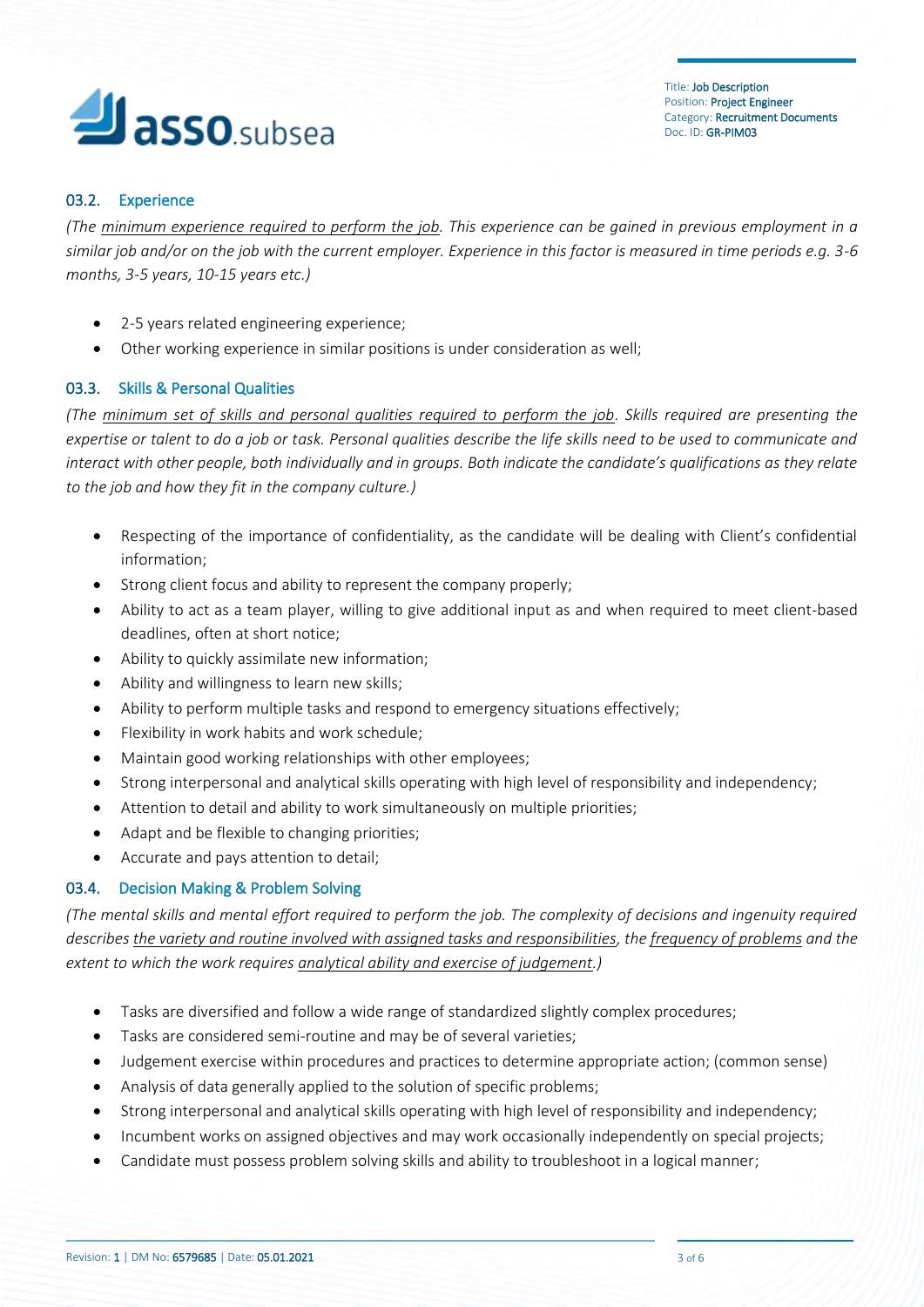

#### 03.5. Supervisory & Management Responsibility

*(Job responsibilities in regards to directing, controlling and coordinating the efforts of employees e.g. supervisory, training, management and advisory responsibilities. Describes the responsibilities for advising management, providing functional advice and control for coordinating activities or groups. Indicates the number of direct and indirect reports and their position(s).)*

• No direct or indirect reports;

#### 03.6. Independence of Action

*(Describes the extent and closeness of supervision required and received, as well as the availability and involvement of the immediate supervisor. Consideration should be given to standard practices, instruction and procedures, as well as built in checks and reports that provide the employees with controls and restricts independence of action.)*

- Occasional supervision required;
- Candidate would work along on routine work and will check with supervisor only when in doubt;
- Production generally precedes a check on the quality of work;
- Established methods and procedures are clearly established and general instructions provided;

#### 03.7. Consequence of Error

*(Describes the responsibility for loss to the organization due to any single error resulting from actions or decisions involving the work function. Includes financial and material responsibility, responsibility for accuracy, and the safety of other. Describes the responsibility for establishing a budget and final accountability for its control. In some cases, budget responsibility may be indirect or influential.)*

- Errors are both discovered when work is checked in succeeding operations;
- Errors related to technical aspects and misleading understanding, have a strong impact on financial aspects and thus are considered as loss to the organization;

#### 03.8. Confidentiality

*(Describes the integrity and discretion necessary to safeguard confidential data handled or obtained as a regular part of the job.)*

• Frequent contact with confidential data or information where disclosure will have a potent adverse internal and/or external effect;

#### 03.9. Contacts-Internal & External

*(Describes the responsibility for meeting, dealing with and influencing others. Contacts may be internal and external. The nature, purpose, frequency and level of contacts should be described. The level of difficulty and importance of the contacts should be described.)*

- Contacts of importance are not a regular part of the responsibilities of the position;
- Tact and judgement are required when dealing with others;
- Excellent communication skills are required, both written & oral, when dealing with others;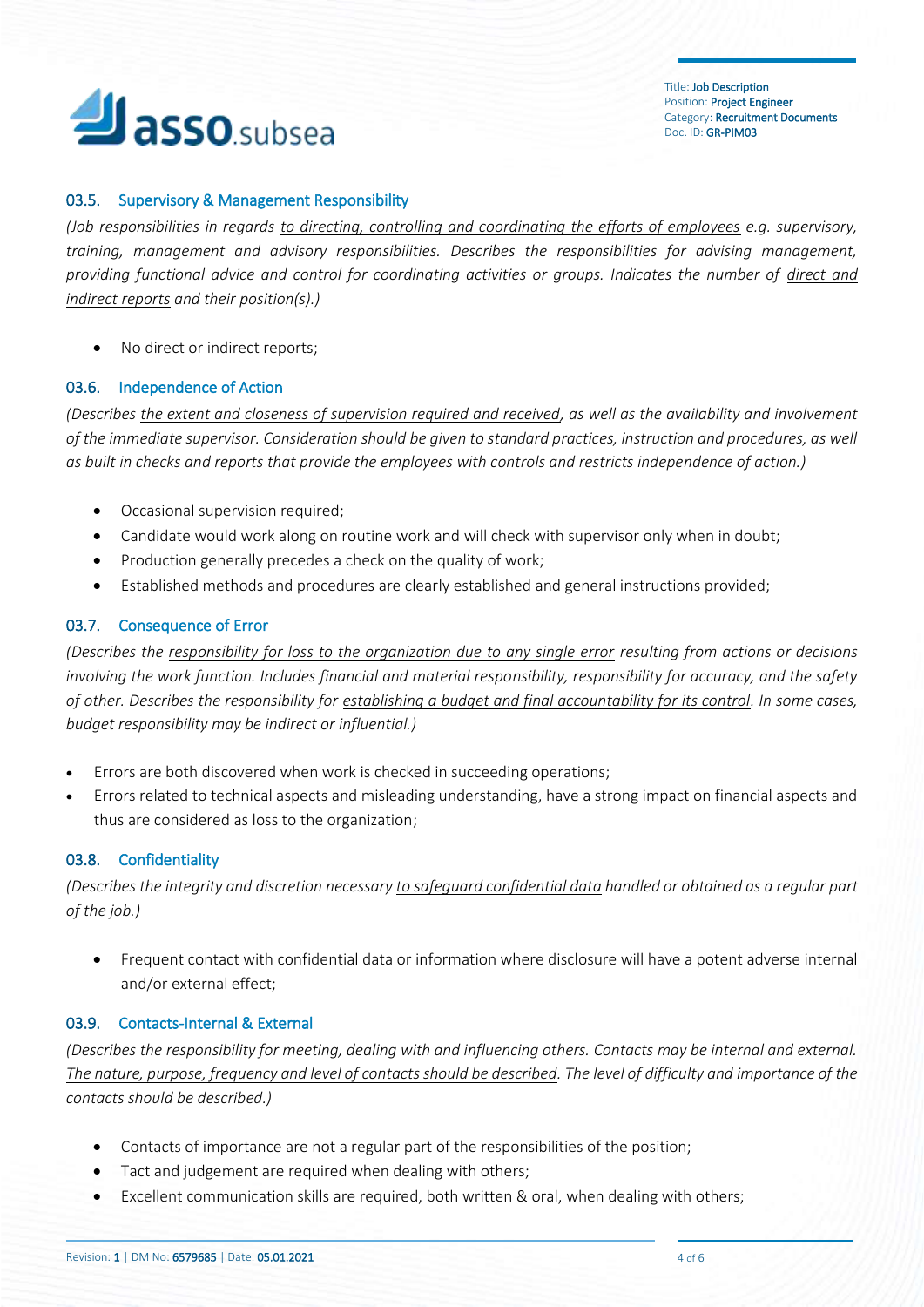# **Jasso**.subsea

Title: Job Description Position: Project Engineer Category: Recruitment Documents Doc. ID: GR-PIM03

- Clear and effective oral and written communication skills in English language;
- Ability to react well at all communication levels is important;
- Internal Contacts Presenting information where tact and judgement is required to obtain approval of action, cooperation or secure a decision;
- External Contacts Regular contact with outside peers, however, procedures and standards are established and are to be followed;

# **Part 04 / Standard Job Requirements**

- All individuals are expected to be flexible in undertaking the duties and responsibilities attached to their job and may be asked to perform other duties which reasonably correspond to the general character of their job and their level of responsibility;
- All individuals are expected to maintain personal and professional development to meet the changing demands of the job and participate in appropriate learning and development activities;
- To recognize health and safety is a responsibility of every individual, to take reasonable care of self and others and to comply with Health, Safety and Environmental policies and procedures and compliance with all audits and inspections;
- To promote equality as part of the job and to treat everyone with fairness and dignity;
- All individuals are expected to carry out their duties and responsibilities by adhering to all compliance and auditing requirements for the conduct of ethical and transparent operations including the compliance to all Asso.subsea policies, guidelines and procedures;

# **Part 05 / Work Schedule**

- The Project Engineer has a schedule that flexes around the need but typically is based on a Monday-Friday 09:00 to 17:00 availability;
- It is common for the Project Engineer to work in a flexible basis to meet with needs/ deadlines;
- Participation on offshore projects is required;

## **Part 06 / Working Conditions**

#### 06.1. Physical Demands

#### *(The nature of physical effort leading to physical fatigue)*

The Project Engineer will have to spend long hours sitting and using office equipment and computers, which can cause muscle strain. The candidate may be required to do some lifting of equipment, supplies and materials from time to time, weighting no more than 5kgs.

Generally the job requires 80% sitting, 10% walking and 10% standing.

## 06.2. Environmental Conditions

*(The nature of adverse environmental conditions affecting the person)*